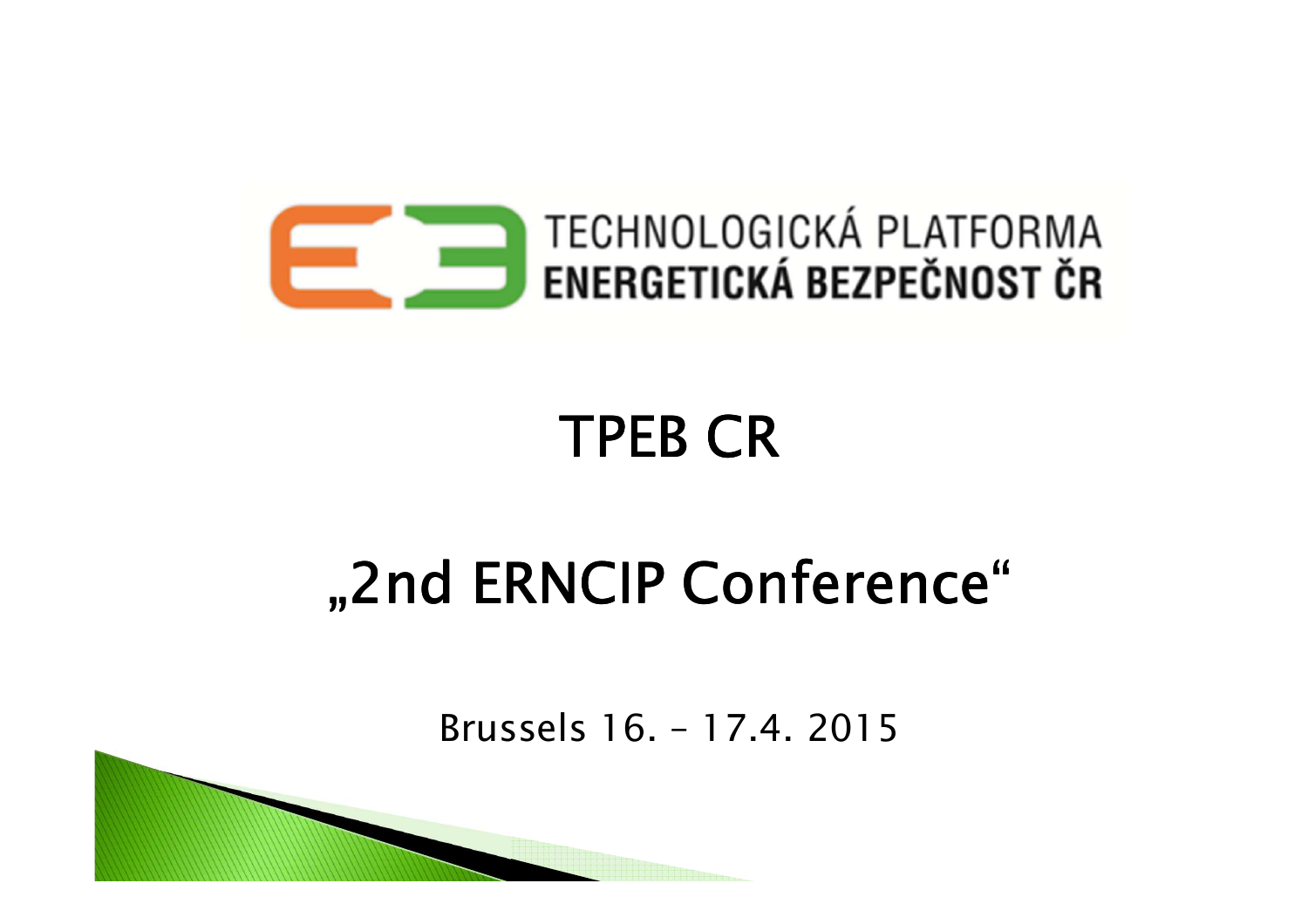## **TPEB**

- Unique non-profit public-private-partnership body established by the Czech Ministry of Industry and Trade and the Economic Committee of the Czech Parliament
- Membership Structure
	- $\bullet$  leading national energy companies, companies administrating energy distributing networks and lines, IT and communication companies, financial institutions
	- public bodies including Ministry of Internal Affairs, Fire Rescue Service of the Czech Republic, Ministry of Industry and Trade, or Czech Office for Standards, Metrology, and Testing
	- leading Czech technical universities and research institutions

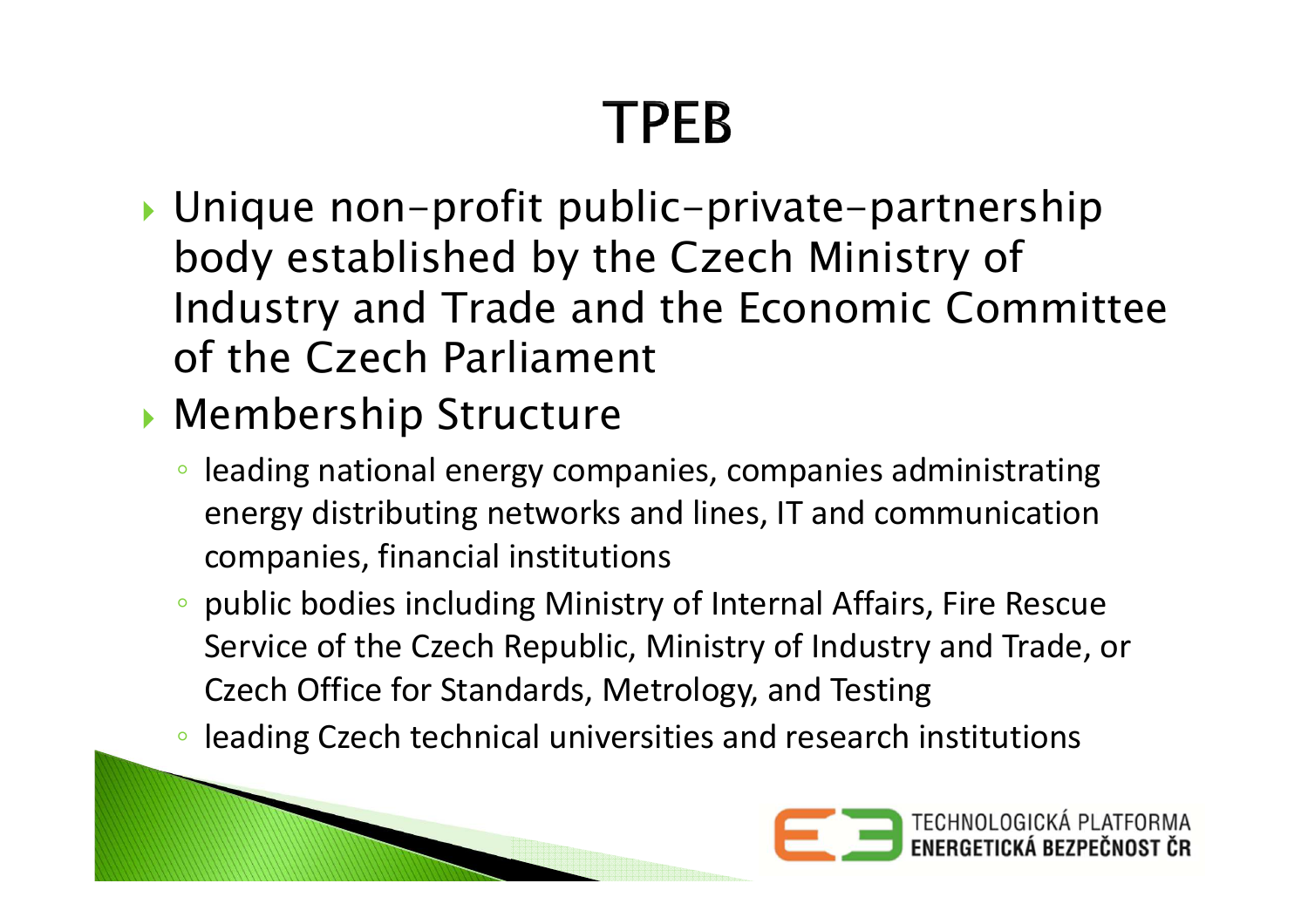### **Mission**

- Instigates cooperation among the aforementioned three pillars in the area of CIP
- $\blacktriangleright$  Stimulates legislative and standardisation processes
- ▶ Organizes R&D projects consortia
- $\blacktriangleright$  Mediates the interaction between the public bodies<sup> $\acute{}$ </sup> and private sector´s security-related needs, R&D capabilities and potential
- **Organizes expert and public events raising awareness** about the CIP agenda

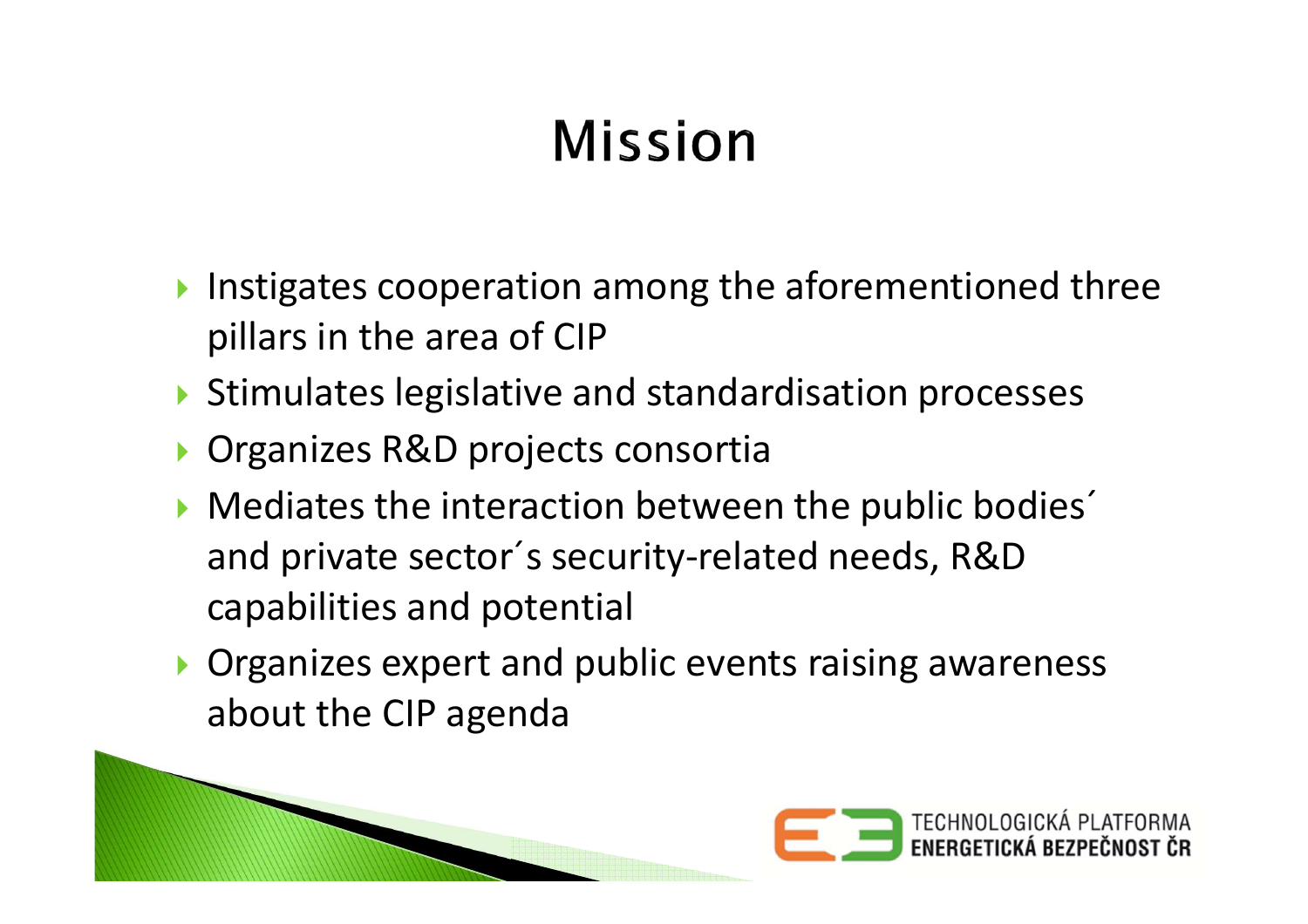### **Capabilities**

- $\blacktriangleright$  Cooperation with the Economic Committee and Security Committee of the Czech Parliament
- **Involvement of the leading Czech and Slovak energy** companies (national as well as private), including providers and distribution companies and administrators
- ▶ Public outreach Czech Republic, V4/Central Europe (including the Czech/regional channels in the EU and NATO)
- ▶ "Package" connections between the leading Czech research institutions and industrial partners
- $\blacktriangleright$  Standardisation expertise

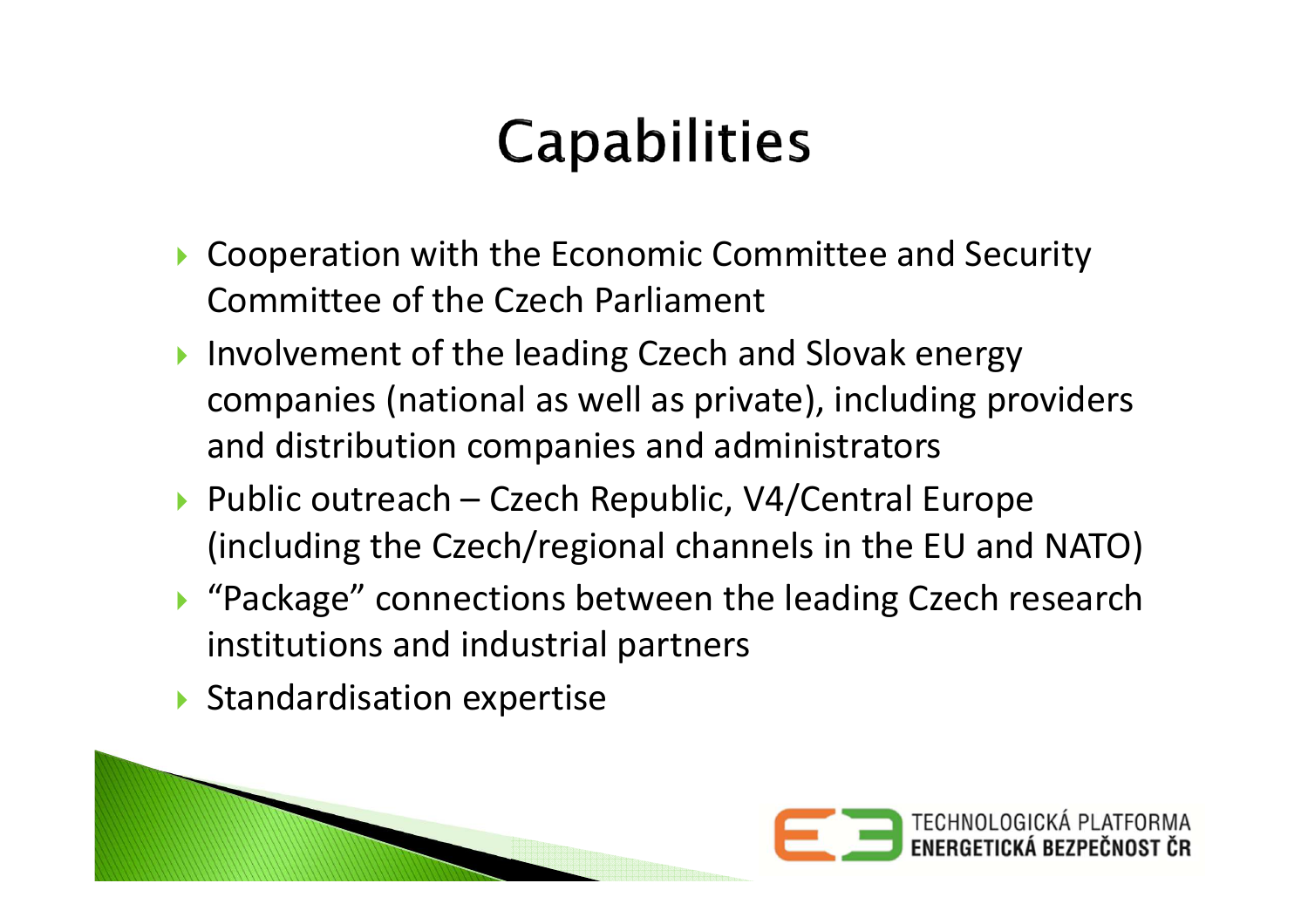### **Formed Project Consortia**

#### H2020 consortia

- Smart communication technologies
- CBRN incident response
- Education & Research cooperation in the area of communication technology

#### V4 Fund projects

◦ Stimulation of R&D cooperation

#### National programs

◦ National CIP – identification and challenges

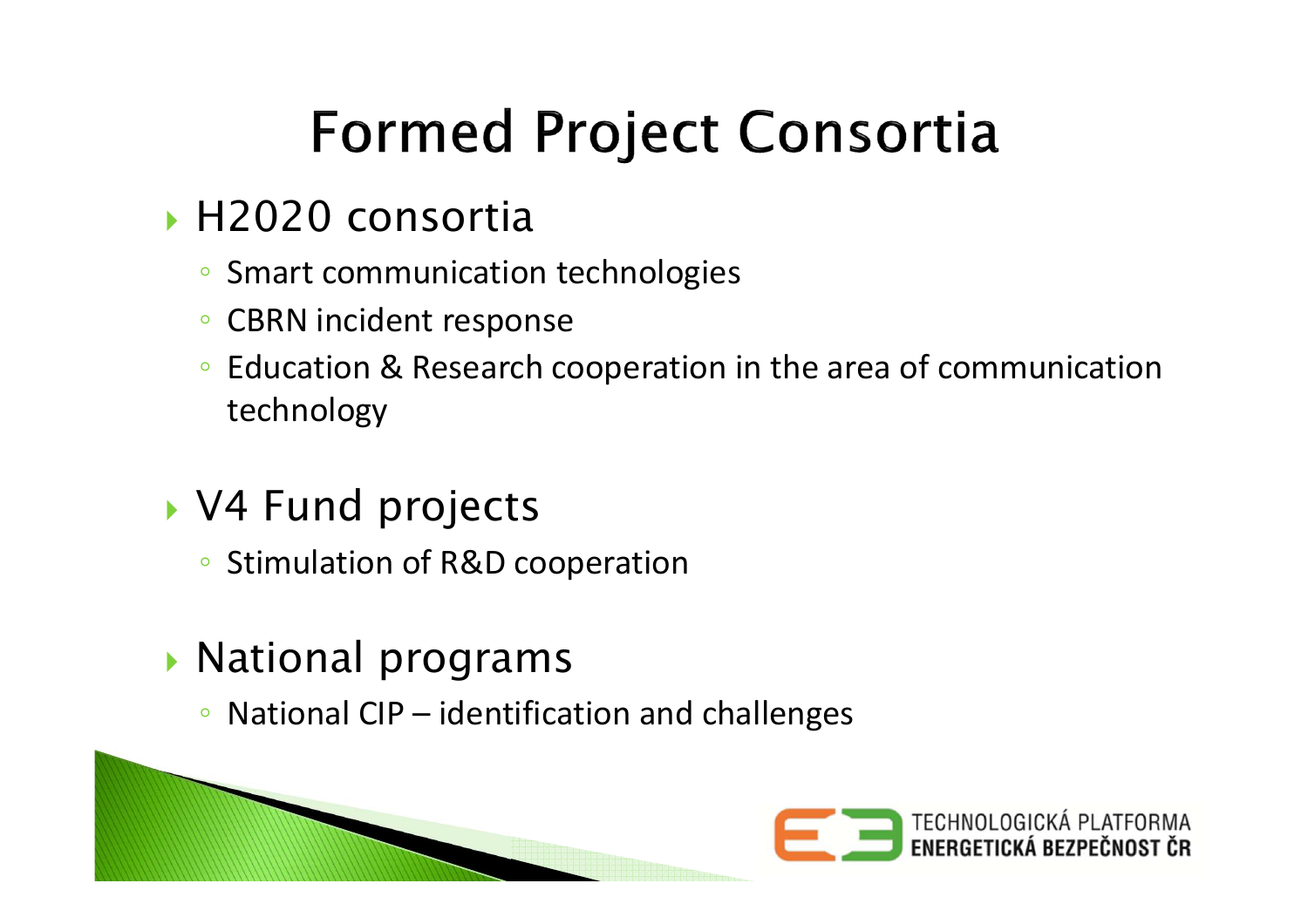### **Central European Hub**

- CIP Agenda for the V4 Czech Presidency
	- V4 CIP
	- Cyber Act (Czech experience)
		- Implementation
		- Compliance
	- Security of SCADA systems, Smartgrids and Smartmeters
		- Technical analysis of vulnerabilities
		- Formulation of security standards
		- Detection systems

◦ Blackout

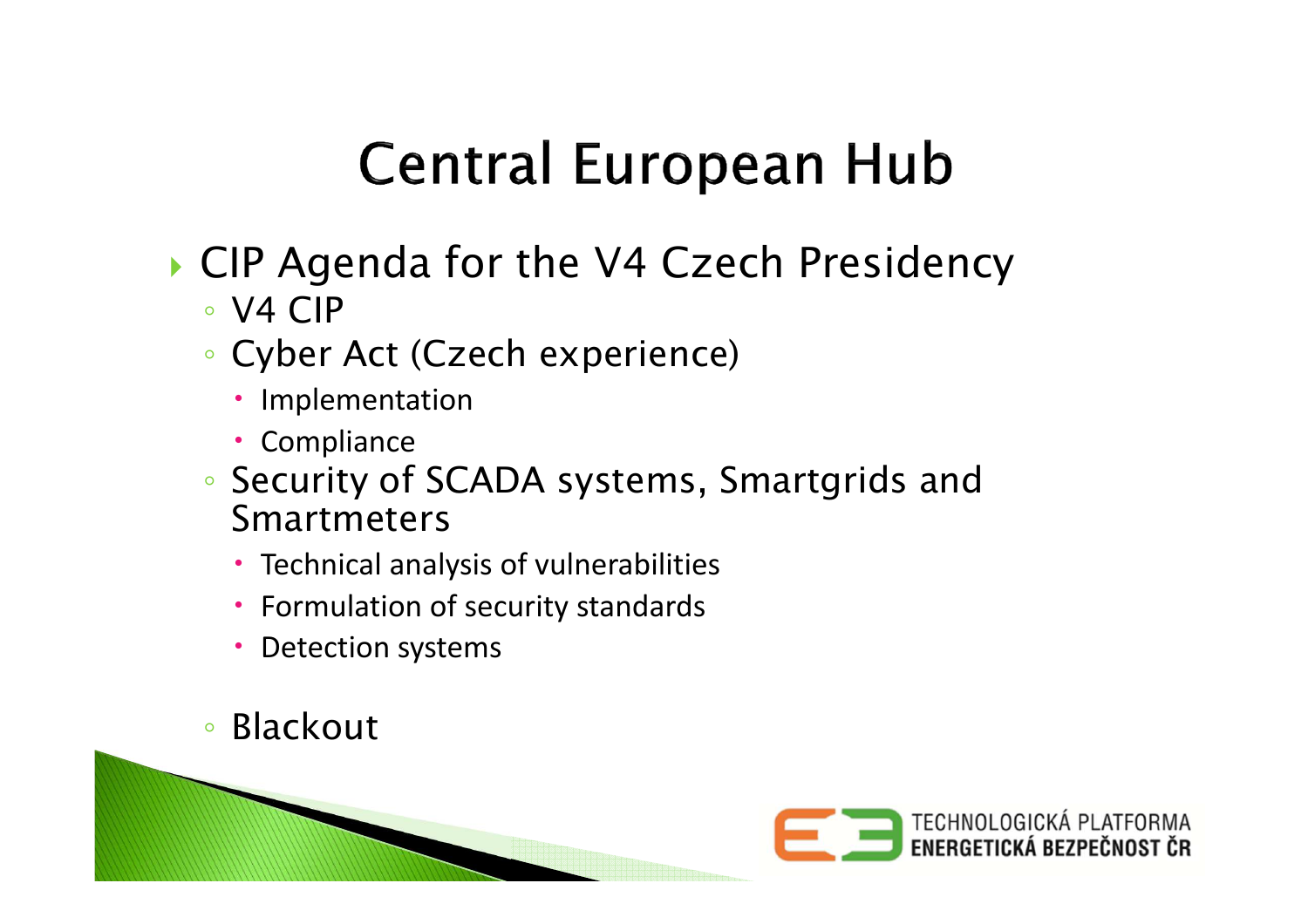### **ERNCIP Contribution**

Cyber Act

◦ Implementation and compliance experience

- Professionals Education and Training Activities
- Czech involvement in technical and expert groups
- Utilisation of the Czech laboratories and testing infrastructure

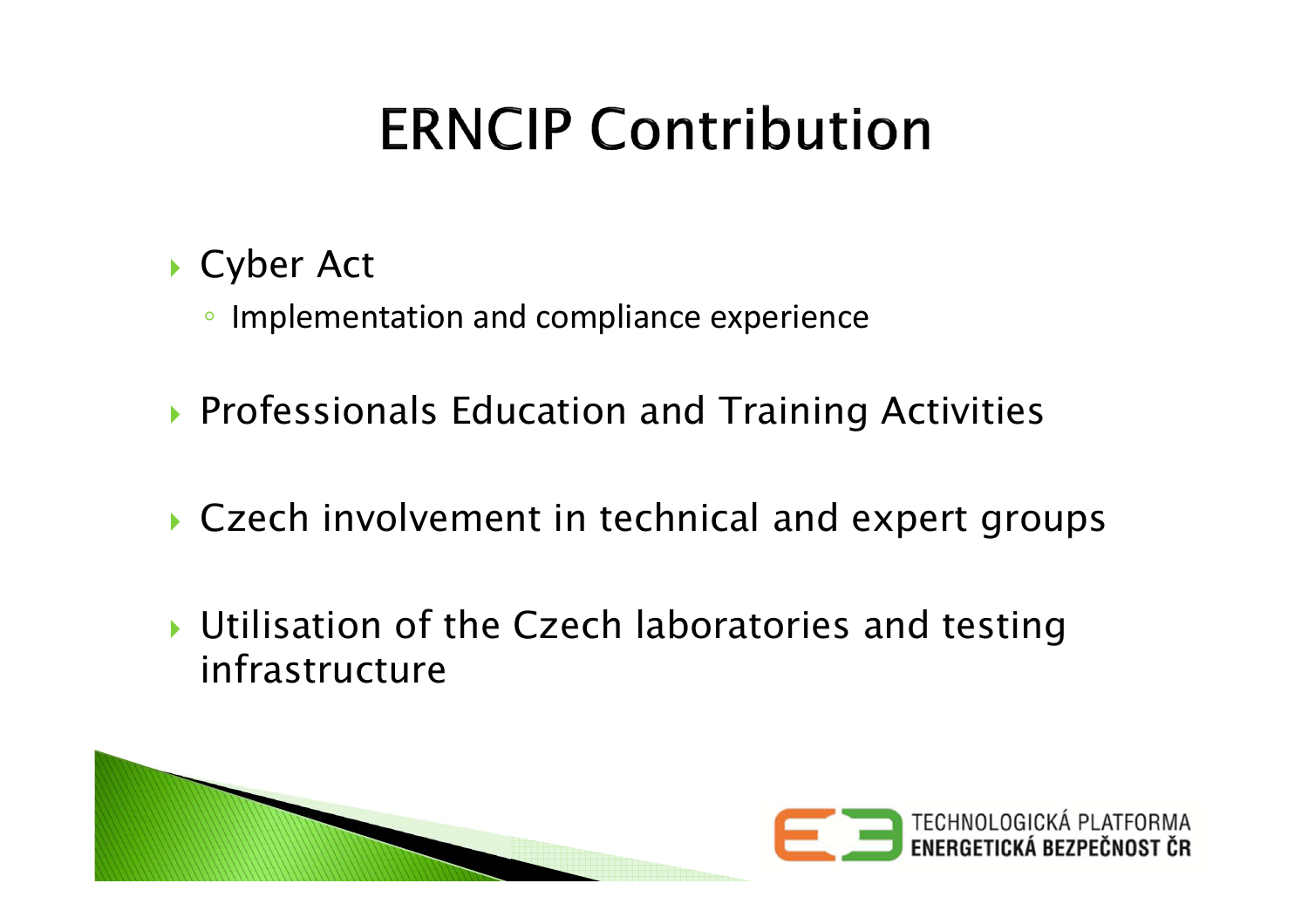### **Best Practises of the Czech TSO**

Bilateral, regional and European cooperation of transmission system operators (TSOs)

Bilateral – common cross-border exercises HORIZON 2012, DRILL 2014

- Unique experience concerning improvement of cooperation with fire brigades, rescue services, police and army
- $\triangleright$ Involvement of local and regional authorities (crisis communication and management, preparation of crisis plans  $-$  "blackout")

Regional – TSC Security Cooperation - Security cooperation between TSOs as an initiative for fostering regional European cooperation concerning the safety and security of transmission systems both in the countries concerned and Europe as a whole.

European - ENTSO-E – WG Critical System Protection

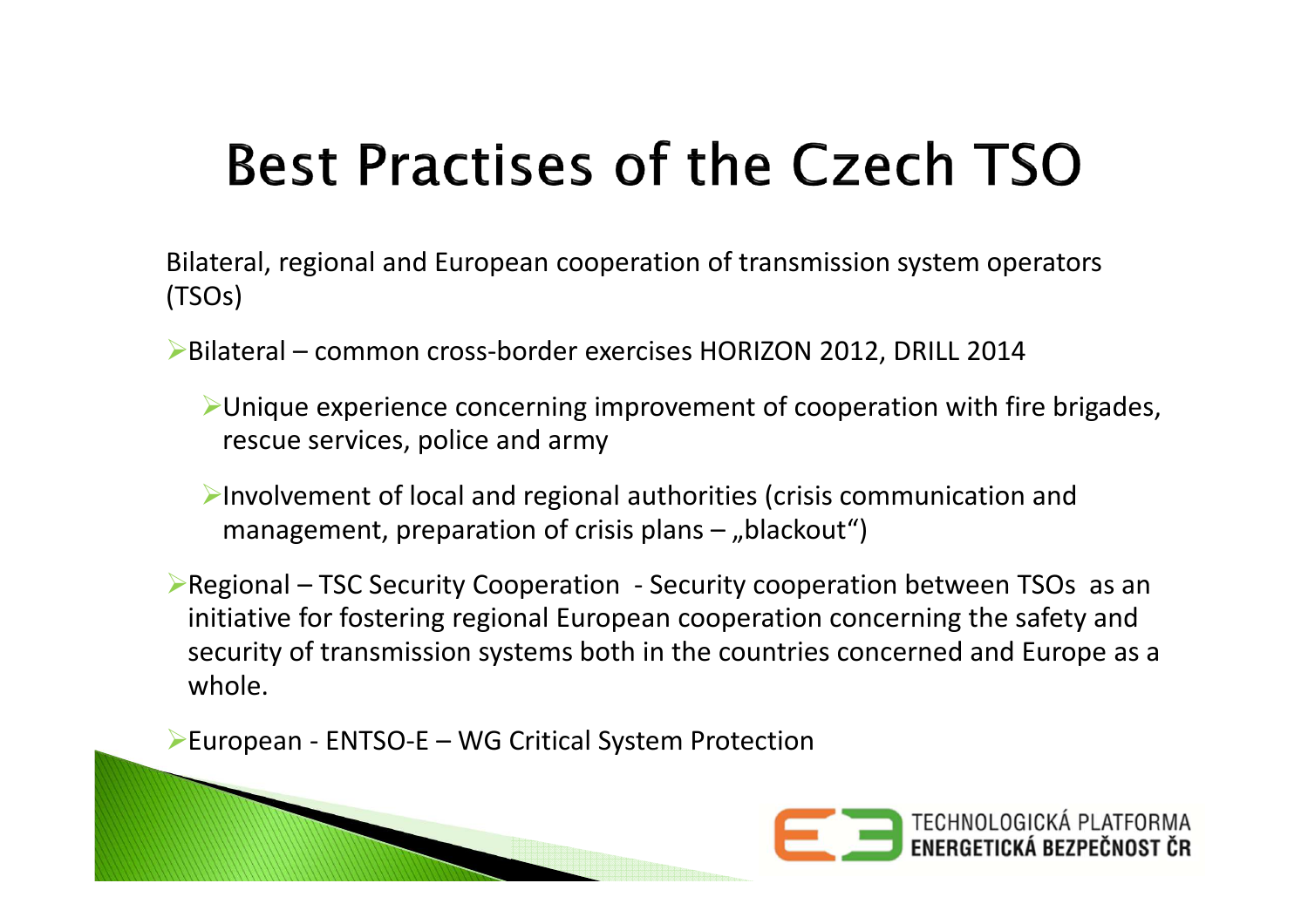### Conclusion

- ▶ Following the CIP Directive the Czech Republic and Slovakia registered roughly 50% of the identified EU CIP elements.
- ▶ Based on our capabilities and references we are prepared to participate in EC activities and also provide a Central European Hub.
- We believe that Sustainability, Competitiveness rests in an internal balance in the  $EU$  – the strength of the chain is measured by the strength of its weakest link.